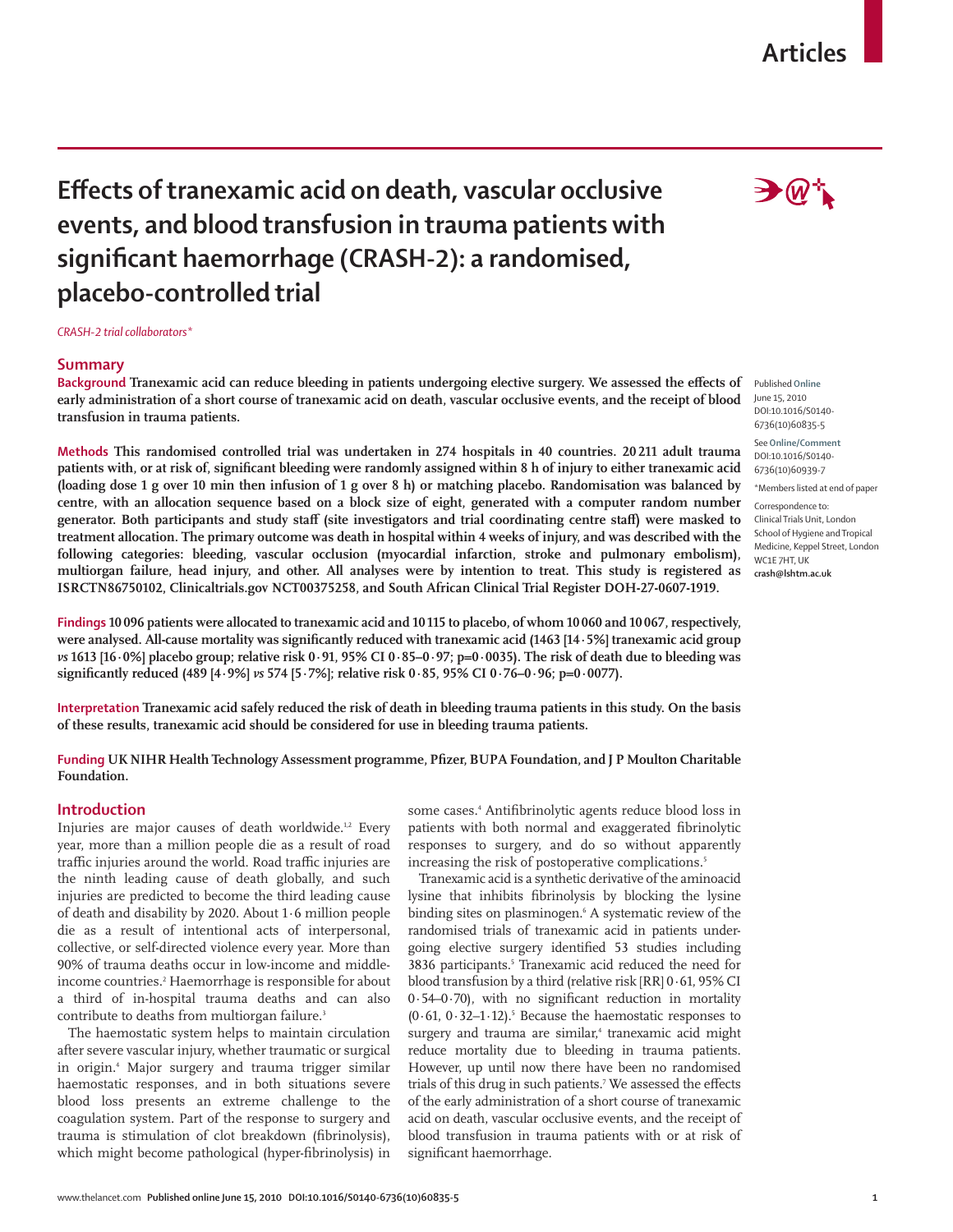# **Methods**

#### **Study design and patients**

CRASH-2 (Clinical Randomisation of an Antifibrinolytic in Significant Haemorrhage 2) is a large placebocontrolled trial of the effects of early administration of a short course of tranexamic acid on death, vascular occlusive events, and the receipt of blood transfusion. The trial was undertaken in 274 hospitals in 40 countries. The first patient was enrolled in May, 2005. The study aims, methods, and protocol have been reported previously. The trial protocol was peer-reviewed and published on *The Lancet* website in 2005.

Adult trauma patients with significant haemorrhage (systolic blood pressure <90 mm Hg or heart rate >110 beats per min, or both), or who were considered to be at risk of significant haemorrhage, and who were within 8 h of injury, were eligible for the trial. Patients were included if the responsible doctor was substantially uncertain about whether or not to treat with tranexamic acid (ie, entry was governed by the uncertainty principle).<sup>8</sup> Patients for whom the responsible doctor considered that there was a clear indication for tranexamic acid were not randomly assigned. Similarly, patients for whom there was considered to be a clear contraindication to tranexamic acid treatment were not randomly assigned. However, when the responsible doctor was substantially uncertain as to whether or not to treat with this agent, these patients were eligible for randomisation.

Consent procedures at participating hospitals were established by local regulation and the appropriate ethics committees. Informed consent was obtained from patients if physical and mental capacity allowed. If patients could not give consent, proxy consent was obtained from a relative or representative. If a proxy was unavailable, then if permitted by local regulation, consent was deferred or waived. When consent was deferred or given by a proxy, the patient was informed about the trial as soon as possible and consent obtained for use of the data collected if needed.

#### **Randomisation and masking**

After eligibility had been confirmed and the locally approved consent procedures had been completed, patients were randomly assigned. Randomisation was balanced by centre, with an allocation sequence based on a block size of eight, generated with a computer random number generator. In hospitals in which telephone randomisation was not practicable we used a local pack system that selected the lowest numbered treatment pack from a box containing eight numbered packs. Apart from the pack number, the treatment packs were identical. The pack number was recorded on the entry form which was sent to the international trial coordinating centre in London, UK. Hospitals with reliable telephone access used the University of Oxford Clinical Trial Service Unit (CTSU) telephone randomisation service. The randomisation service used a minimisation algorithm balancing

for sex, age, time since injury, type of injury (blunt or penetrating), Glasgow Coma Score, systolic blood pressure, respiratory rate, central capillary refill time, and country, taking into account what packs were available at that hospital. Once the treatment pack number was recorded, the patient was included in the trial whether or not the treatment pack was opened or the allocated treatment started. Both participants and study staff (site investigators and trial coordinating centre staff) were masked to treatment allocation.

Tranexamic acid and placebo ampoules were indistinguishable. Tranexamic acid was manufactured by Pharmacia (Pfizer, Sandwich, UK) and placebo by St Mary's Pharmaceutical Unit, Cardiff, UK. The treatment packs were prepared by an independent clinical trial supply company (Bilcare, Crickhowell, UK). Correct blinding and coding of ampoules was assured by independent random testing of each batch by high performance liquid chromatography to confirm the contents. Emergency unblinding was available by telephoning CTSU.

#### **Procedures**

Patients were randomly allocated to receive a loading dose of 1 g of tranexamic acid infused over 10 min, followed by an intravenous infusion of 1 g over 8 h, or matching placebo (0·9% saline). Every patient was assigned a uniquely numbered treatment pack, which contained four ampoules of either tranexamic acid 500 mg or placebo, one 100 mL bag of 0·9% saline (for use with the loading dose), a syringe and needle, stickers with the trial details and randomisation number (for attaching to infusion bags, data forms, and patient medical records), and instructions. Each box contained information leaflets for patients and their representatives, consent forms, and data collection forms. The stickers, instructions, leaflets, and forms were in local languages.

#### **Outcome measures and prespecified subgroup analyses**

The primary outcome was death in hospital within 4 weeks of injury. Cause of death was described by the following categories: bleeding, vascular occlusion (myocardial infarction, stroke, and pulmonary embolism), multiorgan failure, head injury, and other. Secondary outcomes were vascular occlusive events (myocardial infarction, stroke, pulmonary embolism, and deep vein thrombosis), surgical intervention (neurosurgery, thoracic, abdominal, and pelvic surgery), receipt of blood transfusion, and units of blood products transfused. Dependency was measured at hospital discharge, or on day 28 if still in hospital, with the 5-point Modified Oxford Handicap Scale. The scale was dichotomised into dead or dependent (dead, fully dependent requiring attention day and night, or dependent but not needing constant attention) or independent (some restriction in lifestyle but independent, minor symptoms, or no symptoms).9 Data for the use of recombinant Factor VIIa and for gastrointestinal bleeding as a complication

For the **CRASH-2 protocol** see http://www.thelancet.com/ protocol-reviews/05PRT-1

For the **CRASH-2 trial website**  see http://www.crash2.LSHTM.

ac.uk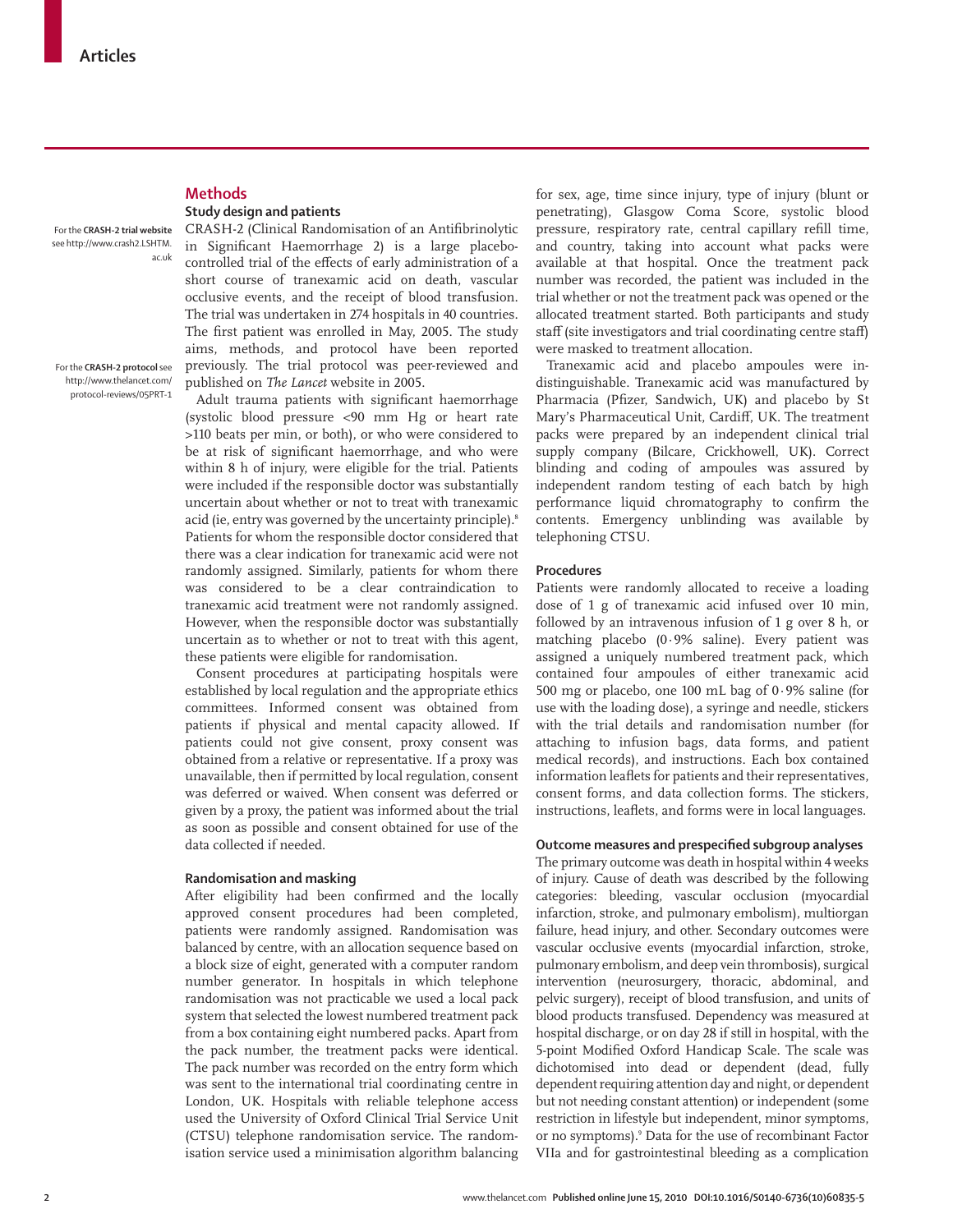were also collected. Because the expected complications of the trial treatment were collected on the outcome form, only adverse events that were serious, unexpected, and suspected to be related to the study treatment were reported separately. Outcomes were recorded if they occurred while the patient was still in hospital for up to 28 days after randomisation. Data were sent to the coordinating centre either electronically (by encrypted electronic data forms which could be sent by email or uploaded to a secure server) or by fax, and were entered onto a central database at the trial coordinating centre in London. We monitored the quality of the trial data using a combination of centralised statistical data checking and site visits at which patient outcome forms were compared with clinical case notes.<sup>10</sup>

We planned to report the effects of treatment on the primary outcome subdivided by four baseline characteristics: (1) estimated hours since injury  $\left($ <1, 1–3, 3–8 h); (2) systolic blood pressure  $(\leq 75, 76-89, \geq 90 \text{ mm Hg})$ ; (3) Glasgow Coma Score (severe 3–8, moderate 9–12, mild 13–15); and (4) type of injury (penetrating only or blunt, which included blunt and penetrating).

### **Statistical analyses**

The statistical analysis plan was sent to all ethics committees and regulatory agencies before unblinding. Because the risk of death might be around 20%, and even a 2% survival difference (corresponding to an RR of death with tranexamic acid of 0·9) would be important, a trial of 20 000 patients was planned, which would then have an 85% chance of achieving a two-sided p value of less than 0·01 and a 95% chance of a two-sided p value of less than 0·05. All analyses were undertaken on an intentionto-treat basis. For each binary outcome, we calculated RRs and 95% CIs, and two-sided p values for statistical significance. The RR gives the number of times more likely (RR >1) or less likely (RR <1) an event is to happen in the tranexamic acid group compared with the placebo group. For analysis of the prespecified subgroups (primary outcome only) we calculated RRs with 99% CIs with two-sided p values. Heterogeneity in treatment effects across subgroups was assessed with  $\chi^2$  tests. We prespecified that unless there was strong evidence ( $p<0.001$ ) against homogeneity of effects, the overall RR would be considered the most reliable guide to the approximate RRs in all subgroups. Means and SDs were estimated for count outcomes, and we calculated twosided p values of the difference in means of logarithms. A complete case analysis, including only cases for which the relevant outcome data were available, was undertaken. There was no imputation for missing data. During the study, unblinded interim analyses were supplied by an independent statistician to the Data Monitoring and Ethics Committee.

This study is registered as ISRCTN86750102, Clinicaltrials.gov NCT00375258, and South African Clinical Trial Register DOH-27-0607-1919.



**Figure 1: Trial profile** 

### **Role of the funding source**

Funders of the study had no role in study design, data collection, data analysis, data interpretation, or writing of the report. The Writing Committee had full access to all data in the study and had final responsibility for the decision to submit for publication.

#### **Results**

Figure 1 shows the trial profile.  $20\,211$  patients were randomly assigned to tranexamic acid or placebo (figure 1), of whom  $20116$  were randomly assigned through the local pack system and 95 through telephone randomisation. The data from four patients were removed from the trial because their consent was withdrawn after randomisation. Five patients enrolled in the study were later found to be younger than 16 years. Age was unknown for four patients. 23 patients were enrolled more than 8 h after their injury. Time of injury was not known for 11 patients. Nine patients had haemorrhage from non-traumatic conditions. Three patients were given a pack that differed from that allocated. The planned consent procedures were not fully followed in 34 patients. The relevant ethics committees were informed and approval for use of data was obtained. All the patients, apart from the four in whom consent was withdrawn, were included in the analysis.

Treatment groups were balanced with respect to all baseline patient characteristics (table 1; the webappendix p 1 See **Online** for webappendixshows baseline data of patients with follow-up). Primary outcome data were available for 20 127 (99·6%) randomised patients, 10 060 allocated to tranexamic acid and 10 067 placebo, of whom 19 944 (99·1%) patients were known to have completed the loading dose and 18 965 (94·2%) the 8 h maintenance dose. 3076 (15·3%) patients died, of whom 1086 (35 $\cdot$ 3%) died on the day of randomisation (figure 2). There were 1063 deaths due to bleeding, of which 637 (59·9%) were on the day of randomisation.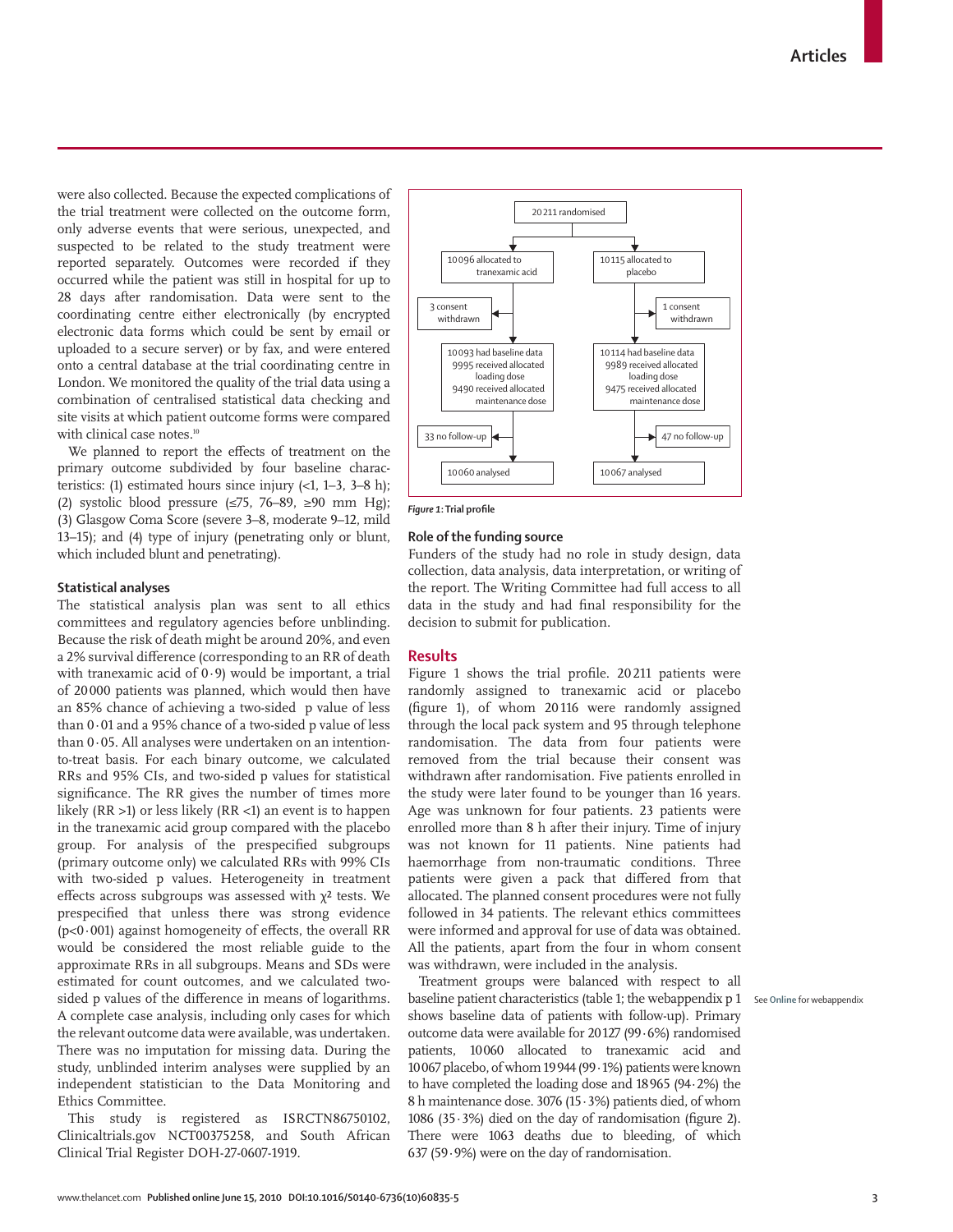All-cause mortality was significantly reduced with tranexamic acid (table 2). The RR of death with tranexamic acid was 0·91 (95% CI 0·85–0·97, p=0·0035;

|                                   | Tranexamic acid (n=10093) | Placebo (n=10 114) |
|-----------------------------------|---------------------------|--------------------|
| Sex                               |                           |                    |
| Men                               | 8439 (83.6%)              | 8496 (84.0%)       |
| Women                             | 1654(16.4%)               | 1617 (16.0%)       |
| Not known                         | $\overline{0}$            | $1(0.01\%)$        |
| Age (years)                       |                           |                    |
| Mean (SD)                         | 34.6(14.1)                | 34.5(14.4)         |
| $25*$                             | 2783 (27.6%)              | 2855 (28.2%)       |
| $25 - 34$                         | 3012 (29.8%)              | 3081 (30.5%)       |
| $35 - 44$                         | 1975 (19.6%)              | 1841 (18.2%)       |
| >44                               | 2321 (23.0%)              | 2335 (23.1%)       |
| Not known                         | 2(0.02%)                  | 2(0.02%)           |
| Time since injury (h)             |                           |                    |
| Mean (SD)                         | 2.8(2.2)                  | 2.9(2.6)           |
| $\leq 1$                          | 3756 (37.2%)              | 3722 (36.8%)       |
| $>1-53$                           | 3045 (30.2%)              | 3006 (29.7%)       |
| $>3^{+}$                          | 3287 (32.6%)              | 3380 (33.4%)       |
| Not known                         | 5(0.05%)                  | 6(0.06%)           |
| Type of injury                    |                           |                    |
| Blunt‡                            | 6812 (67.5%)              | 6843 (67.7%)       |
| Penetrating                       | 3281 (32.5%)              | 3271 (32.3%)       |
| Systolic blood pressure (mm Hq)   |                           |                    |
| $\leq$ 75                         | 1566 (15.5%)              | 1608 (15.9%)       |
| $76 - 89$                         | 1615 (16.0%)              | 1697 (16.8%)       |
| $\geq 90$                         | 6901 (68.4%)              | 6791 (67.1%)       |
| Not known                         | $11(0.11\%)$              | 18 (0.18%)         |
| Respiratory rate (per min)        |                           |                    |
| <10                               | 160 (1.6%)                | 149 (1.5%)         |
| $10 - 29$                         | 8355 (82.8%)              | 8436 (83.4%)       |
| >29                               | 1491 (14.8%)              | 1429 (14.1%)       |
| Not known                         | 87 (0.86%)                | 100 (0.99%)        |
| Central capillary refill time (s) |                           |                    |
| $\leq$ 2                          | 3432 (34.0%)              | 3406 (33.7%)       |
| $3 - 4$                           | 4665 (46.2%)              | 4722 (46.7%)       |
| >4                                | 1699 (16.8%)              | 1672 (16.5%)       |
| Not known                         | 297 (2.9%)                | 314(3.1%)          |
| Heart rate (beats per min)        |                           |                    |
| <77                               | 875 (8.7%)                | 871(8.6%)          |
| $77 - 91$                         | 1727 (17.1%)              | 1770 (17.5%)       |
| 92-107                            | 2556 (25.3%)              | 2546 (25.2%)       |
| >107                              | 4872 (48.3%)              | 4853 (48.0%)       |
| Not known                         | 63 (0.62%)                | 74 (0.73%)         |
| Glasgow Coma Score (total)        |                           |                    |
| Severe $(3-8)$                    | 1799 (17.8%)              | 1839 (18.2%)       |
| Moderate (9-12)                   | 1353 (13.4%)              | 1351 (13.4%)       |
| Mild (13-15)                      | 6934 (68.7%)              | 6908 (68.3%)       |
| Not known                         | 7(0.07%)                  | 16(0.16%)          |
| Any protocol violation            |                           |                    |
|                                   | 39 (0.4%)                 | 39 (0.4%)          |

Data are number (% of group total), unless otherwise indicated. \*Includes five patients younger than 16 years. †Includes 23 patients randomly assigned more than 8 h after injury. ‡Includes patients with both blunt and penetrating and those with only blunt injuries.

*Table 1:* **Baseline data of participants**

table 2). The risk of death due to bleeding was significantly reduced (table 2). This effect was also apparent for deaths due to bleeding on the day of randomisation (282 [2·8%] tranexamic acid group *vs* 355 [3·5%] placebo group; RR 0·80, 95% CI 0·68–0·93,  $p=0.0036$ ). There were 33  $(0.3%)$  deaths in the tranexamic acid group versus 48 (0·5%) in the placebo group from vascular occlusion (table 2), including seven versus 22 deaths from myocardial infarction, eight versus five from stroke, and 18 versus 21 from pulmonary embolism, respectively. Deaths from multiorgan failure, from head injury, or due to other causes did not differ significantly in the tranexamic acid group versus the placebo group (table 2).

Vascular occlusive events (fatal or non-fatal) did not differ significantly, with 168 (1.7%) patients with one or more vascular occlusive events (myocardial infarction, stroke, pulmonary embolism, deep vein thrombosis) in patients allocated to tranexamic acid versus 201 (2·0%) in those allocated to placebo (table 3).

Blood product transfusions were given to 5067 (50 $-4\%$ ) patients allocated to tranexamic acid versus 5160 (51·3%) allocated to placebo (table 3). Those allocated to tranexamic acid and transfused received a mean of 6·06 (SD 9·98) blood units, compared with a mean of 6·29 (10·31) for placebo. 4814 (47·9%) patients in the tranexamic acid group received one or more surgical intervention (neurosurgery, or chest, abdominal, or pelvic surgery) versus 4836 (48·0%) in the placebo group (table 3). Only 17 patients received treatment with recombinant Factor VIIa (13 in the tranexamic acid group *vs* four in the placebo group). 132 patients in each group had gastrointestinal bleeding ( $p=0.99$ ).

Of patients allocated tranexamic acid, 3453 (34·3%) were classified as dead or dependent at discharge or 28 days compared with 3562 (35·4%) of those allocated to placebo (RR 0·97, 95% CI 0·93–1·00; p=0·12). 1483 (14·7%) patients in the tranexamic acid group had no symptoms at discharge or day 28 versus 1334 (13·3%) in the placebo group (table 3).  $1846$  (9 $\cdot$ 2%) patients were still in hospital at 28 days (958 *vs* 888).

We had prespecified that unless there was strong evidence (p<0 $\cdot$ 001) against homogeneity of effects, the overall RR would be regarded as the most reliable guide as to the approximate RRs in all subgroups. We recorded no such evidence of heterogeneity for any of the prespecified subgroup analyses: systolic blood pressure (heterogeneity p=0·51); Glasgow Coma Score at randomisation (p= $0.50$ ); type of injury (p= $0.37$ ); or time from injury to randomisation ( $p=0.11$ ). For the last of these analyses, because of digit preference (the tendency when reporting figures to round to specific digits) the number of patients in the early category (<1 h) was low and the subgroup estimate was imprecise. We therefore (post hoc) defined the early category as those treated less than or equal to 1 h from injury  $(figure 3)$ .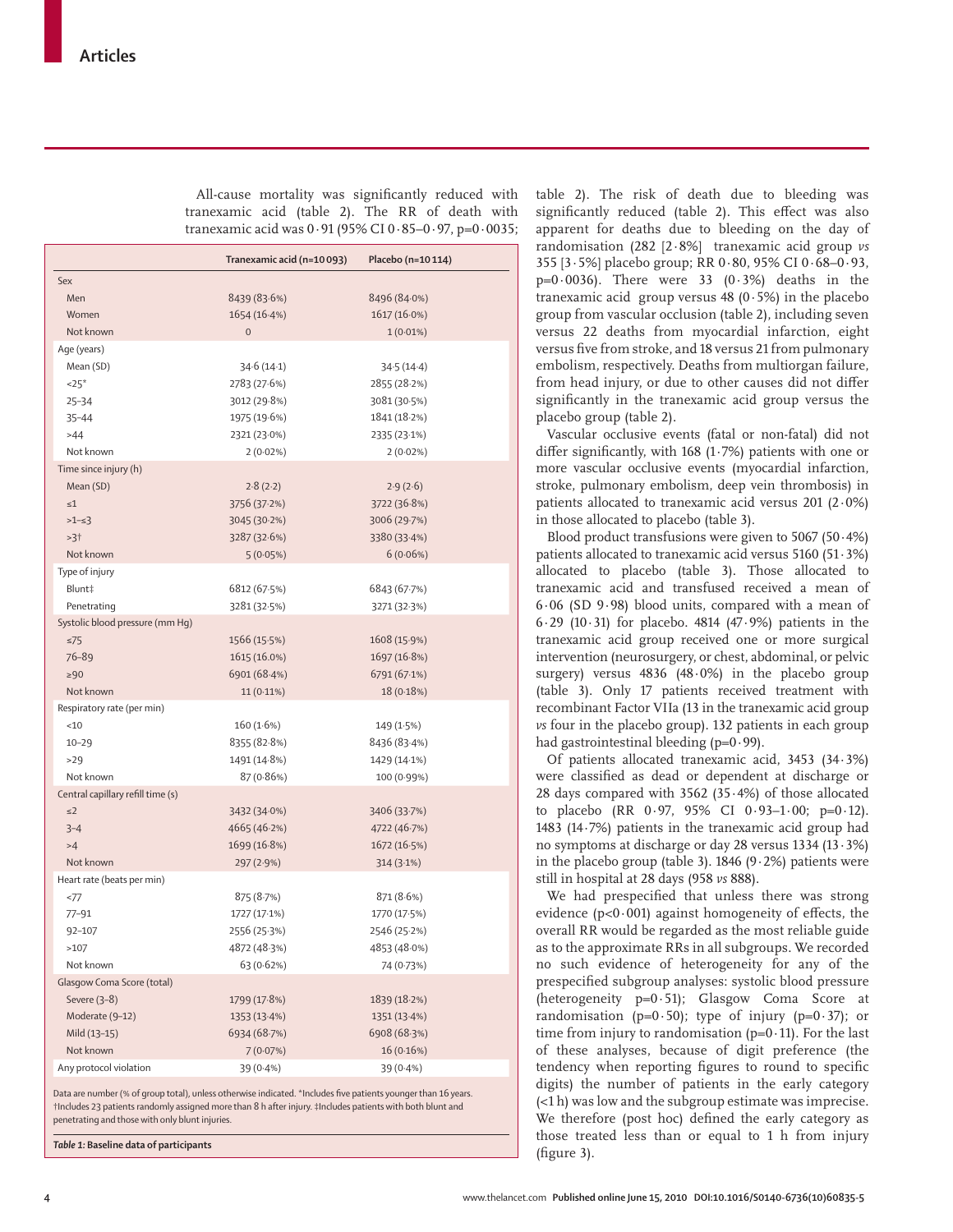

*Figure 2***: Mortality by days from randomisation**

|                                                                                                                                     | Tranexamic acid (n=10060) | Placebo (n=10067) | RR (95% CI)         | p value (two-sided) |  |  |  |
|-------------------------------------------------------------------------------------------------------------------------------------|---------------------------|-------------------|---------------------|---------------------|--|--|--|
| Any cause of death                                                                                                                  | 1463 (14.5%)              | $1613(16.0\%)$    | $0.91(0.85 - 0.97)$ | 0.0035              |  |  |  |
| Bleeding                                                                                                                            | 489 (4.9%)                | 574 (5.7%)        | $0.85(0.76 - 0.96)$ | 0.0077              |  |  |  |
| Vascular occlusion*                                                                                                                 | 33(0.3%)                  | 48(0.5%)          | $0.69(0.44 - 1.07)$ | 0.096               |  |  |  |
| Multiorgan failure                                                                                                                  | $209(2.1\%)$              | 233(2.3%)         | $0.90(0.75 - 1.08)$ | 0.25                |  |  |  |
| Head injury                                                                                                                         | $603(6.0\%)$              | 621(6.2%)         | $0.97(0.87 - 1.08)$ | 0.60                |  |  |  |
| Other causes                                                                                                                        | 129 (1.3%)                | $137(1.4\%)$      | $0.94(0.74 - 1.20)$ | 0.63                |  |  |  |
| Data are number (%), unless otherwise indicated. RR=relative risk. *Includes myocardial infarction, stroke, and pulmonary embolism. |                           |                   |                     |                     |  |  |  |
| Table 2: Death by cause                                                                                                             |                           |                   |                     |                     |  |  |  |

No emergency unblinding was needed, and there were no adverse events regarded as serious, unexpected, or suspected to be related to the study treatment.

#### **Discussion**

The results show that the early administration of tranexamic acid to trauma patients with, or at risk of, significant bleeding reduces the risk of death from haemorrhage with no apparent increase in fatal or nonfatal vascular occlusive events. All-cause mortality was significantly reduced with tranexamic acid.

The trial inclusion criteria were clinical and did not depend on the results of laboratory tests. Patients were enrolled if they were judged to have on-going significant haemorrhage, as evidenced by hypotension or tachycardia, or if they were considered to be at risk of significant haemorrhage—eg, patients with compensated haemorrhage and stable vital signs, or those in whom bleeding might have stopped but who might recommence bleeding following volume resuscitation. The use of clinical inclusion criteria is appropriate in the context of traumatic bleeding in which a range of clinical signs need to be assessed when establishing the presence or absence of haemorrhage, while taking into account remedial measures such as fluid resuscitation. The clinical inclusion criteria, and the large numbers of patients studied in a range of different health-care settings, help these results to be generalised widely.

Our study had strengths and limitations. The randomisation methods ensured that participating clinicians did not have foreknowledge of treatment allocation. Baseline prognostic factors were well balanced. All analyses were on an intention-to-treat basis and, because almost all randomised patients were followed up, there was no need to use imputation methods for missing data.<sup>11</sup> The primary endpoint was all-cause mortality, and the observed reduction in mortality with tranexamic acid was both statistically significant and clinically important. The diagnosis of traumatic haemorrhage can be difficult, and some of the included patients might not have been bleeding at the time of randomisation. This misdiagnosis would have reduced the power of the trial to show an effect of tranexamic acid on mortality from bleeding. Nevertheless, we recorded a significant reduction in death due to bleeding.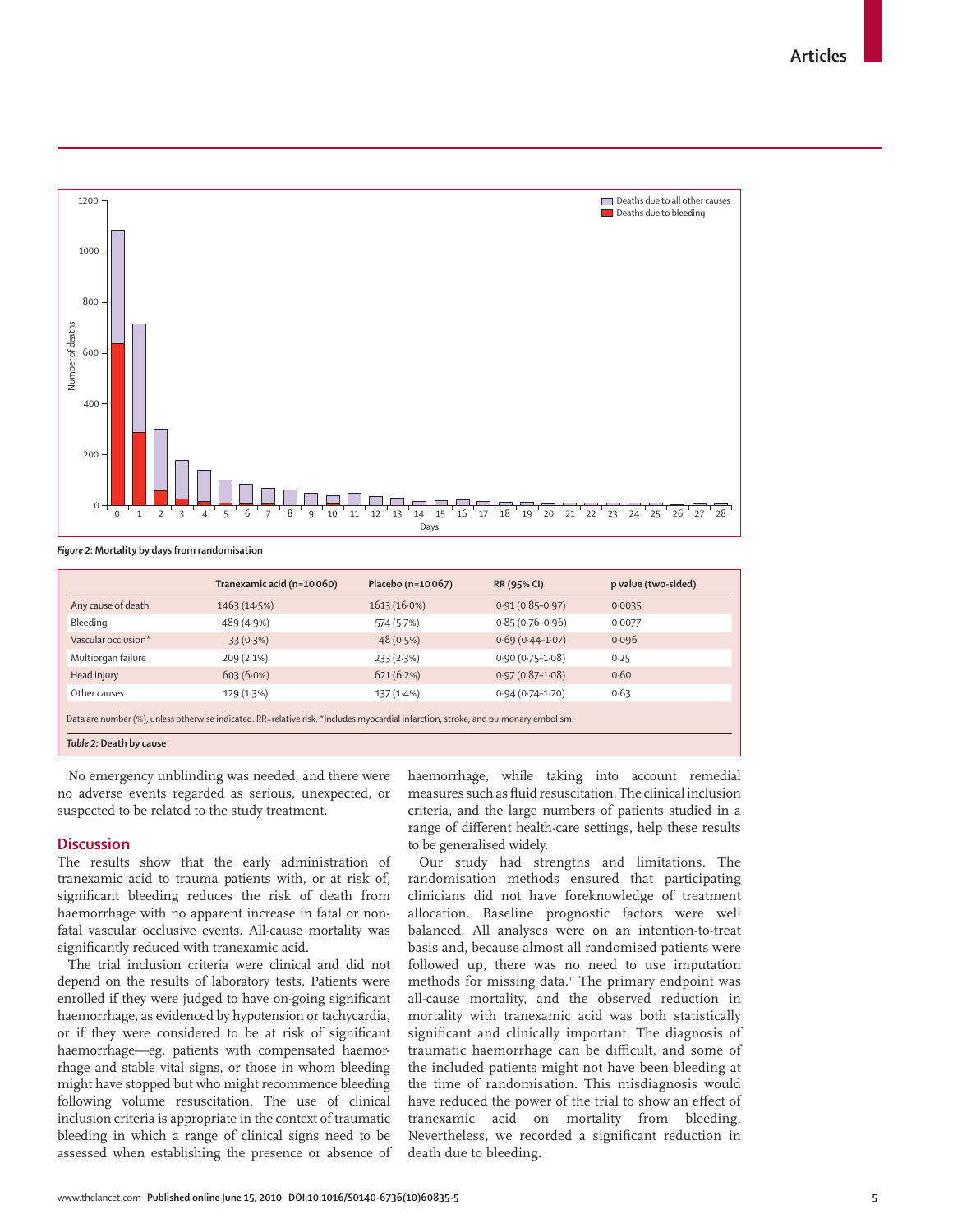|                                                             | Tranexamic acid (n=10060) | Placebo (n=10067) | RR (95% CI)         | p value           |
|-------------------------------------------------------------|---------------------------|-------------------|---------------------|-------------------|
| Vascular occlusive events*                                  |                           |                   |                     |                   |
| Any vascular occlusive event                                | 168(1.7%)                 | $201(2.0\%)$      | $0.84(0.68 - 1.02)$ | 0.084             |
| Myocardial infarction                                       | 35(0.3%)                  | 55(0.5%)          | $0.64(0.42 - 0.97)$ | 0.035             |
| Stroke                                                      | 57 (0.6%)                 | 66 (0.7%)         | $0.86(0.61 - 1.23)$ | 0.42              |
| Pulmonary embolism                                          | 72 (0.7%)                 | 71(0.7%)          | $1.01(0.73 - 1.41)$ | 0.93              |
| Deep vein thrombosis                                        | 40 $(0.4\%)$              | $41(0.4\%)$       | $0.98(0.63 - 1.51)$ | 0.91              |
| Need for transfusion and surgery                            |                           |                   |                     |                   |
| Blood product transfused                                    | 5067 (50.4%)              | 5160 (51.3%)      | $0.98(0.96 - 1.01)$ | 0.21              |
| Any surgery                                                 | 4814 (47.9%)              | 4836 (48.0%)      | $1.00(0.97-1.03)$   | 0.79              |
| Neurosurgery                                                | 1040 (10.3%)              | 1059 (10.5%)      | $0.98(0.91 - 1.07)$ | 0.67              |
| Chest surgery                                               | 1518 (15.1%)              | 1525 (15.1%)      | $1.00(0.93-1.06)$   | 0.91              |
| Abdominal surgery                                           | 2487 (24.7%)              | 2555 (25-4%)      | $0.97(0.93 - 1.02)$ | 0.28              |
| Pelvic surgery                                              | 683 (6.8%)                | 648 (6.4%)        | $1.05(0.95 - 1.17)$ | 0.31              |
| Median (IQR) units of blood product transfused <sup>+</sup> | $3(2-6)$                  | $3(2-6)$          | $\ddotsc$           | 0.59 <sup>‡</sup> |
| Dependency                                                  |                           |                   |                     |                   |
| No symptoms                                                 | 1483 (14.7%)              | 1334 (13.3%)      | $1.11(1.04-1.19)$   | 0.0023            |
| Minor symptoms                                              | 3054 (30.4%)              | 3061 (30.4%)      | $1.00(0.96 - 1.04)$ | 0.94              |
| Some restriction                                            | 2016 (20.0%)              | 2069 (20.6%)      | $0.97(0.92 - 1.03)$ | 0.36              |
| Dependent (not requiring constant attention)                | 1294 (12.9%)              | 1273 (12.6%)      | $1.02(0.95 - 1.09)$ | 0.63              |
| Fully dependent                                             | 696 (6.9%)                | 676 (6.7%)        | $1.03(0.93 - 1.14)$ | 0.57              |
| Alive (disability status not known)                         | 54 (0.5%)                 | $41(0.4\%)$       | $\ddotsc$           | $\ldots$          |
| Dead                                                        | 1463 (14.5%)              | 1613 (16.0%)      | $0.91(0.85 - 0.97)$ | 0.0035            |

Data are number (%), unless otherwise indicated. Counts are for numbers of patients with at least one such event. RR=relative risk. \*Includes both fatal and non-fatal events. †Transfused patients only. ‡Analysis used logarithmic transformation of mean units of blood products transfused.

*Table 3:* **Vascular occlusive events, need for transfusion and surgery, and level of dependency**

Although we recorded no increased risk of non-fatal vascular occlusive events with tranexamic acid, the precision of the estimates was low and we cannot exclude the possibility of some increase in risk. In the context of outcome assessment in clinical trials, estimates of the RR are unbiased even when the sensitivity of diagnosis is imperfect, provided that there are few false positives (high specificity).<sup>12</sup> Therefore, we sought high specificity in the diagnosis of non-fatal vascular occlusive events and stipulated that occlusive events should be recorded only when there was clear clinical evidence. As a result, we might have under-reported the frequency of these events. However, our estimates of the RR of non-fatal occlusive events should be unbiased.<sup>12</sup>

One weakness of this trial is that it provides limited insight into how tranexamic acid reduces the risk of death in bleeding trauma patients. Early coagulation abnormalities are frequent in severely injured trauma patients and are associated with substantially increased mortality.13 Recent research showing that hyperfibrinolysis is a common feature of these abnormalities raises the possibility that antifibrinolytic agents such as tranexamic acid might operate via this mechanism.<sup>13</sup> Furthermore, intravenous tranexamic acid administration has an early (within 4 h) antifibrinolytic effect.<sup>14</sup> However, although this mechanism is plausible, because we did not measure fibrinolytic activity in this trial we cannot conclude that this agent acts by reducing fibrinolysis,

rather than another mechanism. Further studies are needed into the mechanism of action of tranexamic acid in bleeding trauma patients. Measurement of blood loss is difficult in trauma patients. Much of the bleeding occurs at the scene of the injury and the bleeding that occurs in hospital is often concealed and difficult to quantify, such as, for example, bleeding into the chest, abdomen, pelvis, and soft tissues. However, we did not find any substantial reduction in the receipt of a blood transfusion or the amount of blood transfused in trauma patients. This finding could be an indication of the difficulty of accurate estimation of blood loss in trauma patients when assessing the need for transfusion. Another possible explanation is that after the loading dose, tranexamic acid was infused over 8 h, whereas decisions about transfusion are made soon after admission. Finally, fewer deaths occurred in patients allocated to tranexamic acid than to placebo, and the patients who survived as a result of tranexamic acid administration would have had a greater opportunity to receive a blood transfusion (competing risks).

The tranexamic acid loading dose was given within 8 h of injury, followed by a maintenance infusion over 8 h. We chose the early administration of a short course of tranexamic acid because most deaths from bleeding occur on the day of the injury and we postulated that the drug would act by reducing bleeding. Generally, after the first day, the risk of death from haemorrhage is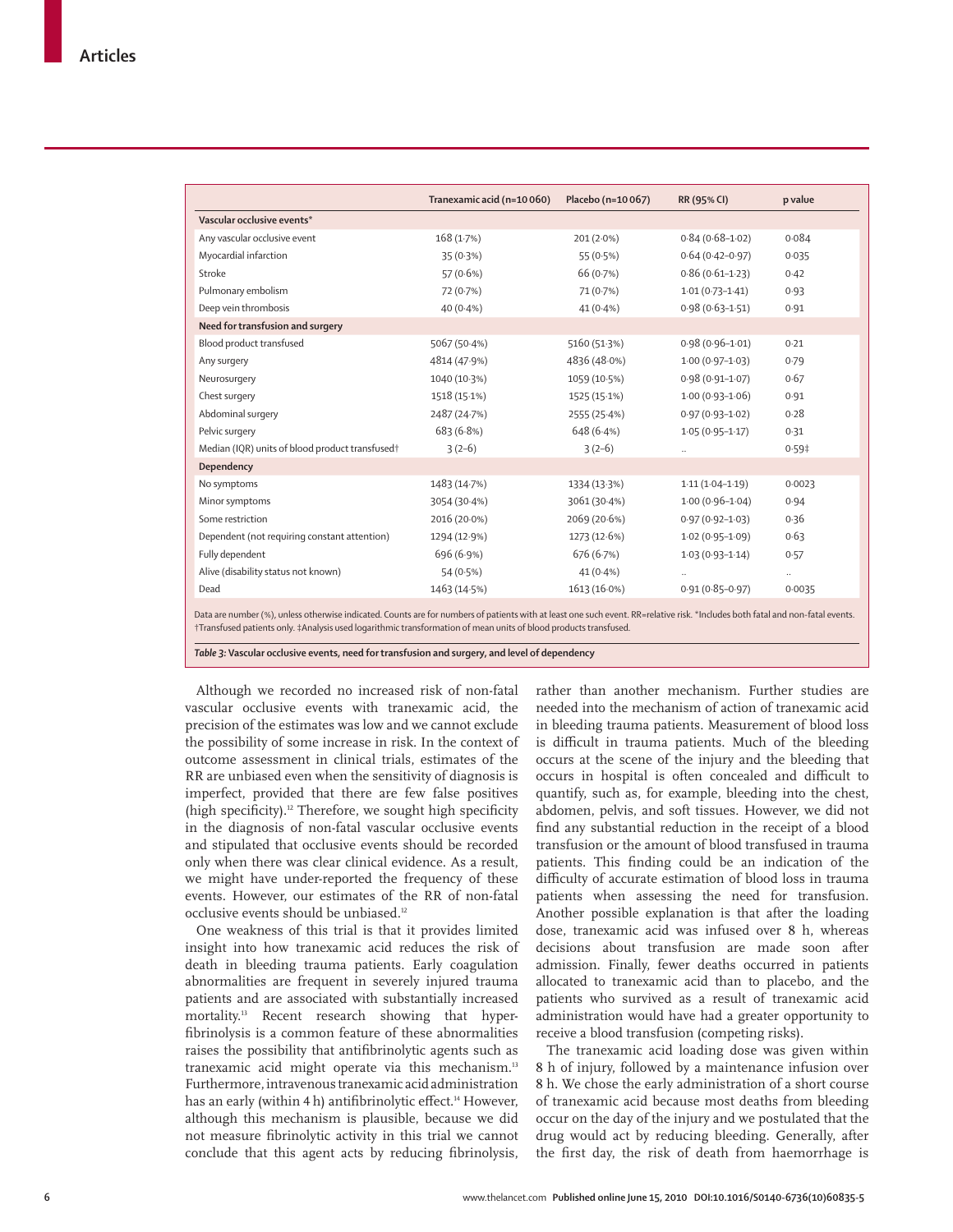

*Figure 3***: All-cause mortality by subgroups**

GCS=Glasgow Coma Score. \*95% CI.

reduced but the risk of vascular occlusive events might remain. We therefore selected a regimen that would allow for the effect of tranexamic acid on the early risk of haemorrhage without extending into the period when the risk of vascular occlusive events might be increased by this treatment. The absence of any increase in vascular occlusion with tranexamic acid, whether fatal or non-fatal, provides reassurance that this regimen is safe. Although the effect of this drug on all-cause mortality did not vary substantially according to the time from injury, there was some suggestion that early treatment might be more effective. However, even if this were not the case, the fact that most deaths from haemorrhage occur in the first few hours after injury implies that every effort should be made to treat patients as soon as possible.15–17

The dose of tranexamic acid used in this trial was based on studies of this drug in surgical patients in which loading doses range from 2·5 mg/kg to 100 mg/kg, and maintenance doses from  $0.25$  mg/kg/h to 4 mg/kg/h, delivered over 1–12 h.<sup>5</sup> Findings from studies of the effect of different doses of tranexamic acid on blood loss and blood transfusion showed no significant difference between high and low doses. Studies in cardiac surgery have noted that a 10 mg/kg loading dose of tranexamic acid followed by an infusion of 1 mg/kg/h produces plasma concentrations sufficient to inhibit fibrinolysis, and that a larger dose does not provide any additional

haemostatic benefit.<sup>18,19</sup> In emergency situations, the administration of a fixed dose is practicable since determining the weight of a seriously injured patient can be difficult. We therefore selected a fixed dose within the range shown to inhibit fibrinolysis and provide haemostatic benefit that would be efficacious for larger patients (>100 kg) but also safe in smaller patients (<50 kg), to the extent that the dose per kg that smaller patients would receive has been used in surgical trials without adverse effects. The possibility that a higher dose of tranexamic acid would have a greater treatment effect remains open to debate and warrants further study.

The knowledge that tranexamic acid reduces the risk of death from traumatic bleeding raises the possibility that it might also be effective in other situations in which bleeding can be life threatening or disabling. Traumatic brain injury is commonly accompanied by intracranial bleeding, which can develop or worsen after hospital admission. Traumatic intracranial haemorrhage is associated with an increased risk of death and disability, and irrespective of location, haemorrhage size is strongly correlated with outcome.20–22 If tranexamic acid reduced intracranial bleeding after isolated traumatic brain injury, then patient outcomes might be improved. Studies that assess the effect of tranexamic acid on the extent of intracranial bleeding are needed.

Tranexamic acid might also have a role in bleeding conditions apart from traumatic injury. Post-partum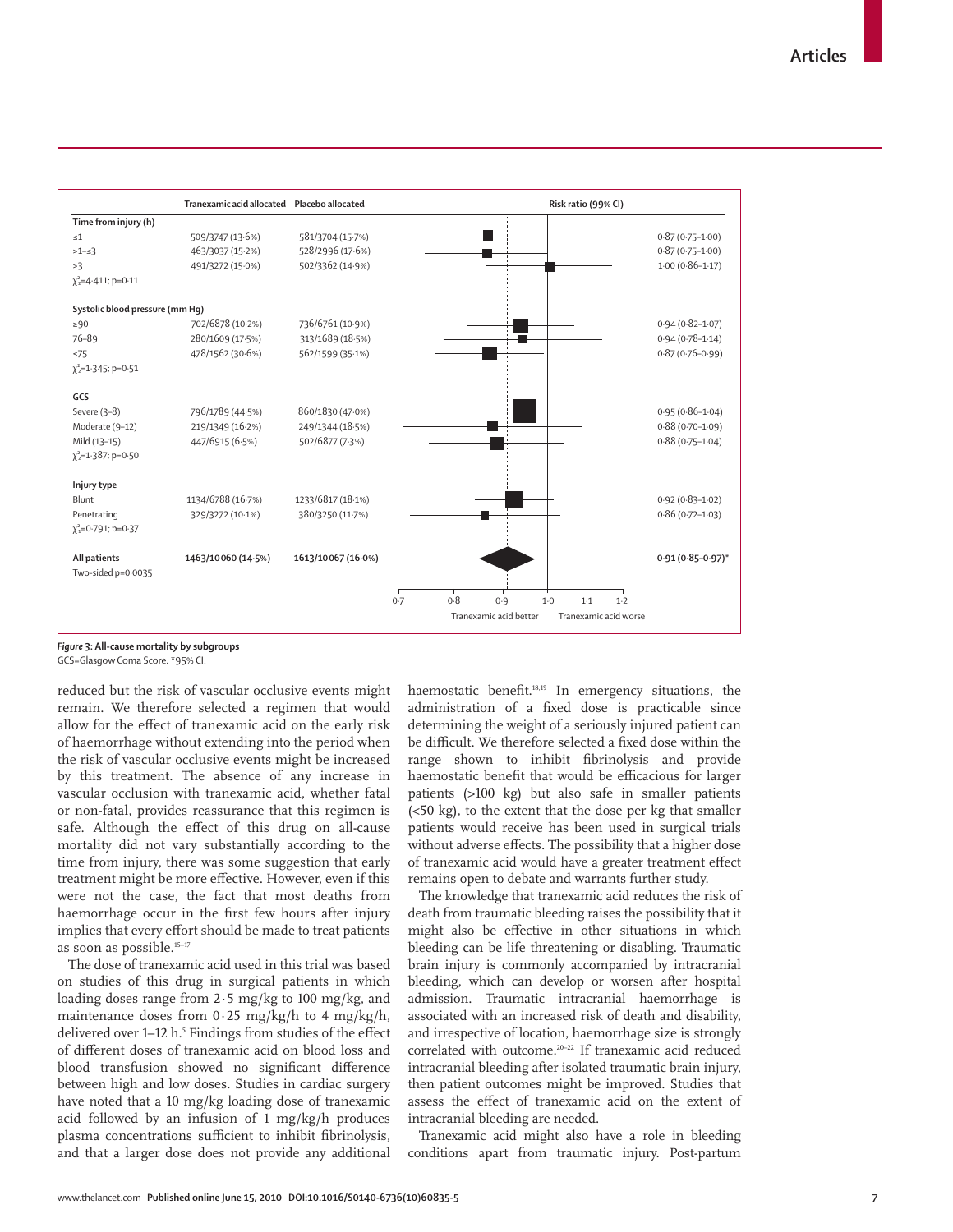haemorrhage is a leading cause of maternal mortality, accounting for about 100 000 maternal deaths every year.<sup>23</sup> Although evidence suggests that this drug reduces postpartum bleeding, the quality of the existing trials is poor and none has been large enough to assess the effect of tranexamic acid on endpoints that are important to women.<sup>24</sup> A large trial is being undertaken to assess the effect of tranexamic acid on the risk of death and hysterectomy in women with post-partum haemorrhage.<sup>25</sup>

In conclusion, tranexamic acid could be given in a wide range of health-care settings, and safely reduced the risk of death in bleeding trauma patients in our study. The option to use tranexamic acid should be available to doctors treating trauma patients in all countries, and this drug should be considered for inclusion on the WHO List of Essential Medicines. On the basis of these results, tranexamic acid should be considered for use in bleeding trauma patients.

#### **CRASH-2 trial coordination**

*Writing Committee—*Haleema Shakur (chair), Ian Roberts (chief investigator), Raúl Bautista (Mexico), José Caballero (Peru), Tim Coats (UK), Yashbir Dewan (India), Hesham El-Sayed (Egypt), Tamar Gogichaishvili (Georgia), Sanjay Gupta (India), Jorge Herrera (Colombia), Beverley Hunt (UK), Pius Iribhogbe (Nigeria), Mario Izurieta (Ecuador), Hussein Khamis (Egypt), Edward Komolafe (Nigeria), María-Acelia Marrero (Cuba), Jorge Mejía-Mantilla (Colombia), Jaime Miranda (Peru), Carlos Morales (Colombia), Oluwole Olaomi (Nigeria), Fatos Olldashi (Albania), Pablo Perel (UK), Richard Peto (UK), P V Ramana (India), R R Ravi (India), Surakrant Yutthakasemsunt (Thailand). *National coordinators—*Jonathan Dakubo (Ghana), Tamar Gogichaishvili (Georgia), Nyoman Golden (Indonesia), Mario Izurieta (Ecuador), Hussein Khamis (Egypt), Edward Komolafe (Nigeria), Jorge Loría-Castellanos (Mexico), Jorge Mejía-Mantilla (Colombia), Jaime Miranda (Peru), Ángeles Muñoz (Spain), Vincent Mutiso (Kenya), Patrick Okwen (Cameroon), Zulma Ortiz (Argentina), María Pascual, CENCEC (Cuba), R Ravi (India), April Roslani (Malaysia), Stefan Trenkler (Slovakia), Annalisa Volpi (Italy), Surakrant Yutthakasemsunt (Thailand). *Trial Coordinating Centre Team—* Ian Roberts (clinical coordinator, chief investigator), Haleema Shakur (trial manager), Pablo Perel (regional coordinator), Lin Barnetson (data manager), Maria Ramos (trial administrator), Lisa Cook (assistant trial manager, regional coordinator from 2007), Taemi Kawahara (assistant trial manager, regional coordinator from 2007), Eni Balogun (regional coordinator from 2006), Matthew Berle (trial assistant from 2007), Collette Barrow (assistant administrator from 2008), Tony Brady (programmer to 2006), Chris Rubery (data assistant from 2009), Jackie Wayte (UK nurse co-ordinator from 2008), Cynthia To (data assistant 2007–09). *Steering Committee—*Ian Franklin (chair), Brigitte Chaudhry, Tim Coats, Charles Deakin, Steve Goodacre, Beverley Hunt, David Meddings, Richard Peto, Ian Roberts, Peter Sandercock. *Management Group—*Ian Roberts (chair), Haleema Shakur, Tim Coats, Phil Edwards, Beverley Hunt, Maria Ramos. *Data Monitoring and Ethics Committee—*Rory Collins (chair), Adrian Grant, John Myburgh, Alex Baxter (independent statistician).

#### **CRASH-2 trial collaborators by country**

*Albania (115)*—National Trauma Centre Hospital: Fatos Olldashi, Mihal Kerçi, Tefik Zhurda, Klotilda Ruçi; Spitali Civil Durres: Arben Banushi. *Argentina (51)*—Hospital Ángel Cruz Padilla: Mario Sardón Traverso, Juan Jiménez; Hospital Regional Rio Grande: Jorge Balbi; Hospital "4 de Junio" Dr Ramon Carrillo: Christian Dellera; Hospital Castro Rendón: Silvana Svampa; Hospital San Martín de La Plata: Gustavo Quintana; Hospital Municipal de Agudos "Dr Leonídas Lucero": Gustavo Piñero; Hospital Interzonal General de Agudos "Dr Oscar Alende": Jorge Teves. *Australia (17)*—Nepean Hospital: Ian Seppelt; Sir Charles Gairdner Hospital: David Mountain; John Hunter Hospital: Zsolt Balogh. *Bangladesh (12)*—United Hospital Limited:

Maniruz Zaman. *Belgium (51)*—Sint-Vincentius Hospital: Patrick Druwé, Robert Rutsaert; Centre Hospitalier Regional de Namur: Guy Mazairac. *Cameroon (124)*—Tombel District Hospital: Fogang Pascal, Zognou Yvette, Djeuchon Chancellin; St Theresa's Catholic Medical Centre: Patrick Okwen; Bamenda Provincial Hospital: Jules Djokam-Liapoe; Bali District Hospital: Ernest Jangwa; Bafut District Hospital: Lawrence Mbuagbaw; Fundong District Hospital: Ninying Fointama; St John of God Medical Centre: Nguemo Pascal. *Canada (2)*—Hamilton General Hospital: Frank Baillie. *China (51)*—Renji Hospital: Ji-yao Jiang, Guo-yi Gao, Yin-hui Bao. *Colombia (2940)*—Hospital Universitário San Vicente de Paúl, Universidad de Antioquia: Carlos Morales, Juan Sierra, Santiago Naranjo, Camilo Correa, Carolina Gómez; Hospital Universitário San Jose de Popayan: Jorge Herrera, Liliana Caicedo, Alexei Rojas, Henry Pastas, Hugo Miranda; Hospital Pablo Tobon Uribe: Alfredo Constaín, Mayla Perdomo, Diego Muñoz, Álvaro Duarte, Edwin Vásquez; Hospital San Andrés de Tumaco: Camilo Ortiz, Bernardo Ayala, Hernán Delgado, Gloria Benavides, Lorena Rosero; Fundación Clínica Valle del Lili: Jorge Mejía-Mantilla, Ana Varela, Maríaisabel Calle, José Castillo, Alberto García; Clínica las Americas: Juan Ciro, Clara Villa, Roberto Panesso; Hospital General de Medellin: Luz Flórez, Argemiro Gallego; Hospital San Felix ESE: Fabián Puentes-Manosalva, Leonor Medina, Kelly Márquez; Hospital Universitário del Caribe: Adalgiza Reyes Romero, Ricardo Hernández, Julio Martínez; Hospital Universitário San Jorge: Wilson Gualteros; Hospital San Rafael Tunja: Zulma Urbina, Julio Velandia; Clínica La Estancia SA: Federico Benítez, Adolfo Trochez; Fundación Hospital San José de Buga: Andrés Villarreal, Pamela Pabón; Hospital Civil de Ipiales: Hernán Delgado; Hospital Universitário Departamental Nariño: Héctor López; Hospital Universitário del Valle: Laureano Quintero; Hospital Universitário de Neiva: Andrés Rubiano; Hospital Manuel Uribe Ángel: Juan Tamayo. *Cuba (575)*—Hospital Clínico-Quirúrgico Docente "Saturnino Lora": Marjoris Piñera, Zadis Navarro, Deborah Rondón, Bárbara Bujan; Hospital General Universitário "Carlos Manuel de Céspedes": Leonel Palacios, Daymis Martínez, Yalisa Hernández, Yaimara Fernández; Hospital Provincial Docente "Manuel Ascunce Domenech": Eugenio Casola; Hospital Universitário "Arnaldo Milián Castro": Rodolfo Delgado, Carlos Herrera, Migdacelys Arbolaéz, Mario Domínguez; Hospital Universitário "Dr Gustavo Aldereguía Lima": Marcos Iraola, Omar Rojas, Alba Enseñat; Hospital Abel Santamaría Cuadrado: Irene Pastrana, Daniel Rodríguez, Sergio Álvarez de la Campa; Hospital Miguel Enríquez: Thorvald Fortún; Hospital General Calixto García: Martha Larrea; Hospital Antonio Luaces Iraola: Lensky Aragón; Hospital Provincial Docente VI Lenin: Aida Madrazo. *Czech Republic (17)*—Research Institute for Special Surgery and Trauma: Petr Svoboda. *Ecuador (1198)*—Hospital Luis Vernaza: Mario Izurieta, Alberto Daccach, Mónica Altamirano, Antonio Ortega, Bolívar Cárdenas, Luis González; Hospital José Carrasco Arteaga: Marcelo Ochoa, Fernando Ortega, Fausto Quichimbo, Jenny Guiñanzaca; Hospital de Niños Dr Roberto Gilbert Elizalde: Ines Zavala, Sayra Segura; Hospital Naval Guayaquil: Johnny Jerez; Hospital Alcivar: Daniel Acosta; Hospital "Dr Rafael Rodríguez Zambrano": Fabián Yánez; Clínica De Especialidades Medicas "San Gregorio": Rubén Camacho. *Egypt (2234)*—Mataria Teaching Hospital: Hussein Khamis, Hossam Shafei, Ali Kheidr, Hani Nasr, Moetaz Mosaad, Safwat Rizk; Suez Canal University: Hesham El Sayed, Taha Moati, Emad Hokkam; Aswan Teaching Hospital: Mamdouh Amin, Hany Lowis, Medhat Fawzy, Nabil Bedir, Mohamed Aldars. *El Salvador (84)*—Hospital Nacional Rosales: Virginia Rodríguez, Juan Tobar, Jorge Alvarenga. *Georgia (1783)*—Tbilisi State University Clinical Hospital 'I Javakhishvili': Budu Shalamberidze, Elza Demuria, Nikoloz Rtveliashvili, Gocha Chutkerashvili, David Dotiashvili; Tbilisi First Hospital, University Clinic, Neurosurgery Center: Tamar Gogichaishvili, George Ingorokva, David Kazaishvili, Besik Melikidze, Natia Iashvili; Tbilisi City Hospital #1: Gia Tomadze, Manana Chkhikvadze, Leri Khurtsidze, Zviad Lomidze, Diana Dzagania; Tbilisi State Medical University ER Department: Nikoloz Kvachadze, Giorgi Gotsadze, Vakhtang Kaloiani; Institute of Critical Care Medicine: Nino Kajaia. *Ghana (136)*—Korle Bu Teaching Hospital: Jonathan Dakubo, Simon Naaeder, Priscilla Sowah; Nyinahin Government Hospital: Adamu Yusuf, Alhaji Ishak; Sogakope District Hospital: Paul Selasi-Sefenu; Methodist Hospital Wenchi: Ballu Sibiri;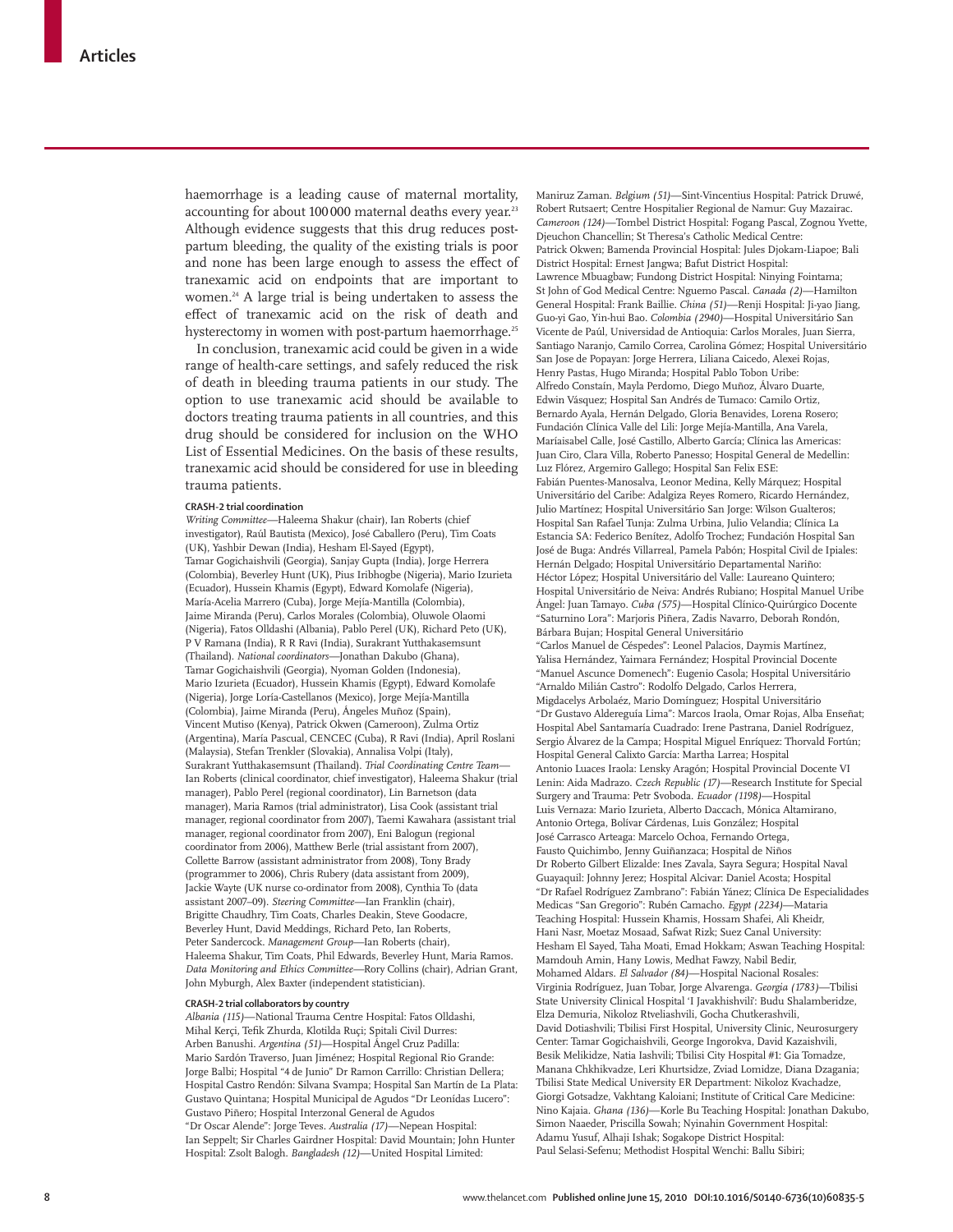Effia Nkwanta Regional Hospital: Sampson Sarpong-Peprah; Saint Theresa's Hospital: Theodore Boro. *India (4768)*—Medical Trust Hospital Kochi: Kanjithanda Bopaiah, Kishore Shetty, Raja Subbiah, Lukman Mulla, Anand Doshi; Christian Medical College Ludhiana: Yashbir Dewan, Sarvpreet Grewal, Pradipta Tripathy, Jacob Mathew, Bharat Gupta; Aditya Neuroscience Centre: Anil Lal, Majulie Choudhury; Sri Sai Hospital: Sanjay Gupta, Smita Gupta, Arun Chug; Care Hospital: Venkataramana Pamidimukkala, Palaniappan Jagannath, Mohan Maharaj, Ramaraju Vommi, Naresh Gudipati; North Bengal Neuro Research Centre: W H Chhang; Sheth VS General Hospital and NHL Municipal College: Pankaj Patel, Nilay Suthar, Deepa Banker, Jyotish Patel; LTM Medical College and General Hospital: Satish Dharap, Ranjeet Kamble, Shraddha Patkar, Sushil Lohiya; Government Medical College and Associated Hospitals Jammu: Rakesh Saraf, Dinesh Kumar, Satish Parihar, Rahul Gupta; MKCG Medical College: Rasananda Mangual, Alagumuthu, Don Kooper, Chinmaya Mohapatra; Christian Medical College Hospital Vellore: Suresh David, Wesley Rajaleelan, Appas; KLE Hospital and Medical Research Centre: Ashok Pangi, Vivek Saraf, Santhosh Chikareddy; NKP Salve Institute of Medical Sciences and Lata Mangeshkar Hospital: Sushil Mankar, Anil Golhar, Rahul Sakhare, Nilesh Wagh; Sanjivani Diagnostics and Hospital: Anil Lal, Dhiman Hazarika; Parkar Hospital: Pratyush Chaudhuri; Jeevan Jyoti Hospital and Research Centre: Prakash Ketan; Mansarovar Hospital: Govindbhai Purohit, Yogesh Purohit, Mandakini Pandya; Postgraduate Institute of Medical Science Rohtak: Rakesh Gupta, Shashi Kiran, Saurab Walia; Goyal Hospital Jalna: Sonam Goyal, Sidhant Goyal, Satish Goyal; Government Medical College Chandigarh: Sanjay Gupta, Ashok Attri, Rajeev Sharma; Oberai Hospital: Ashok Oberai, Mahesh Oberai, Supriya Oberoi; Rajeev Gandhi Memorial Hospital and Research Centre: Gajendra Kant Tripathi; Calicut Medical College Hospital: Vijayan Peettakkandy, Premkumar Karuthillath, Pavithran Vadakammuriyil; Krishnamai Medical and Research Foundation's NIKOP Hospital: Jalindar Pol, Sunita Pol, Manisha Saste; St Stephen's Hospital: Subrat Raul, Shashi Tiwari, Neileino Nelly; Government Rajaji Hospital: M Chidambaram; Medical College Trivandrum: Viswanathan Kollengode, Sam Thampan; Sanjeevani Hospital: Sunder Rajan, Sushrut Rajan; Kamineni Hospital: Subodh Raju, Renuka Sharma; Sri Sakthi Hospital: Subbiah Venkatesh Babu, Chellappa Sumathi; Bhattacharya Orthopaedic and Related Research Centre: Protyush Chatterjee, Alok Agarwal; Sushrut Hospital: Hemant Magar, Meera Magar; All India Institute of Medical Sciences: Manmohan Singh, Deepak Gupta; GM Hospital (P): LTD: Anil Lal, Kamal Haloi; Government Medical College and Superspeciality Hospital Nagpur: Varsha Sagdeo, Pramod Giri; Government Medical College New Civil Hospital: Nimesh Verma, Ravi Jariwala, Ashish Goti; Chikitsa Hospital: Aman Prabhu-Gaonkar, Sagar Utagi; Apollo Health City: Mahesh Joshi, Ruchit Agrawal; Apex Neurotrauma and Superspeciality Hospital: Gopal Sharma, Gurvinder Saini; Neuro Center Gola Ghat: Vinod Tewari; NSCB Medical College: Yad Yadav, Vijay Parihar; BGS Global Hospital: Neelam Venkataramana, Shailesh Rao; Chettinad Hospital and Research Institute: Narayana Reddy, SG Chander; Sir Sayajirao General Hospital and Medical College Baroda: Virsing Hathila; Goyal Hospital and Research Centre Jodhpur: Vithal Das; Krishna Surgical Hospital and Trauma Care Centre: Kantibhai Agaja; Nizam's Institute of Medical Sciences: Aniruddh Purohit; Niramay Hospital: Akilesh Lahari; Apex Hospital Bhopal: Rajesh Bhagchandani; Dr Jeyasekharan Medical Trust: Bala Vidyasagar; Himalayan Institute of Medical Sciences: P K Sachan; Apollo Gleneagles Hospitals: Tanmoy Das; Civil Hospital Gandhinagar: Sharad Vyas; Sukhdev Raj Soin Hospital: Sujoy Bhattacharjee; Sancheti Institute for Orthopaedics and Rehabilitation: Parag Sancheti; St James Hospital: T Manoj; Al Shifa Hospital: Mubarak Moideen; Anant Institute of Medical Sciences: Kailash Pansey; Vinayaka Mission Hospital: V P Chandrasekaran; Gauhati Medical College and Hospital: Kabul Saikia; Krishna Hospital and Medical Research Centre: Hoshedar Tata; Ruby Hall Clinic: Sanjay Vhora; Shreejee Hospital: Aniket Shah; Nazareth Hospital: Gordon Rangad; Ganga Hospital: S Rajasekaran; Vadamalayan Hospitals: S T Shankarlal; Devadoss Multispeciality Hospital: Sathish Devadoss; KIOT Hospital: M Saleem; Baby Memorial Hospital: Haroon Pillay; Bethany Hospital: Zulfiquer Hazarika; Suretech Hospital and Research Centre: Parikshit Deshmukh; Surya Hospital: S P Murugappan; Apollo Clinic Varanasi: Amit Jaiswal; Fortis Escorts Hospital: Deepak Vangani; Gokul

Hospital and Trauma Centre: Prakash Modha; International Hospital Assam: Chawngrolien Chonzik; Lifeline Multispeciality Hospital: Megha Praveen; Meenakshi Mission Hospital and Research Centre: Vijaya Sethurayar; MOSC Medical College Hospital: Sojan Ipe; MS Ramaiah Memorial Hospital: Naresh Shetty; Saykhedkar Hospital and Research Centre: Aniket Shah; Shanti Mukand Hospital: R P Gupta; Shri KM Memorial Jain Heart and General Hospital: Vinod Jain; Usha Hospital: Ketan Shah. *Indonesia (706)*—Soebandi Hospital Jember: Moch Dwikoryanto; Sanglah General Hospital: Nyoman Golden, Kuning Atmadjaya, Ketut Wiargitha, Ketut Sudiasa, Gede Suwedagatha; Saiful Anwar General Hospital: Farhad Bal'afif; Dr Soetomo General Hospital: Vicky Budipramana, Tabrani, Agung Lemuel; Cipto Mangunkusumo Hospital: Susilo Chandra; Muhammadiyah Lamongan Hospital: Faisol Ama. *Iran (134)*—Nemazi Hospital: Ehsan Sherafatkazemzadeh, Ehsan Moradi, Alireza Sheikhi; Erfan Hospital: Ali Ziaee, Ahmad Fanaei; Loqman Medical Center: Esmaeil Hajinasrollah; Imam Hosain Hospital: Afshin Amini. *Iraq (392)*—Diwaniyah College of Medicine: Bassim Mohammad, Najah Hadi. *Italy (57)*—Spedali Civili di Brescia: Giovanna Perone, Elena de Peri; Azienda Ospedaliera Di Parma: Annalisa Volpi. *Jamaica (11)*—University Hospital of the West Indies: Jean Johnson. *Japan (9)*—Fukuoka University Hospital: Masayoshi Abe. *Kenya (31)*—Kenyatta National Hospital: Vincent Mutiso, Benjamin Okanga; Kapenguria District Hospital: Daniel Ojuka. *Malaysia (216)*—Hospital University Science Malaysia: Baharudin Abdullah, Hishamuddin Rahman, Yazid Noh; Sungai Buloh Hospital: Sabariah Jamaluddin, Hasnah Dawal; University of Malaya Medical Centre: April Roslani, Chee-Wei Law, P Devashanti; Hospital Tengku Ampuan Rahimah: Yusof Wahab, Shanta Velaiutham; Ampang Hospital: Ridzuan Dato. *Mexico (479)*—Hospital General Regional 25: Jorge Loría, Erandy Montes, Eduardo Gómez, Víctor Cazales, Paúl Bautista; Hospital Gustavo Rovirosa: Raúl Bautista, David Ahumada, Edwin Hernández, Germahin Velásquez; Hospital General de Uruapan "Dr Pedro Daniel Martínez": Patricia Ortega, Gabriel Lira, Francisco Estrada; Hospital General Ecatepec Las Américas: Jorge Martínez; Hospital General La Perla: Juan Martínez; Hospital General de Ecatepec "Dr José María Rodríguez": Julio Casasola. *Nigeria (2053)*—National Hospital Abuja: Oluwole Olaomi, Yari Abubakar, Kanati Apollo, Olawale Badejo, Ogemdi Ihekire; University of Benin Teaching Hospital: Pius Iribhogbe, Olugbenga Oludiran, Emmanuel Obeta, Collins Okojie, Ernest Udefiagbon; Obafemi Awolowo University Teaching Hospitals: Edward Komolafe, Patrick Olaleye, Tochukwu Uzochukwu, Uvie Onakpoya; Irrua Specialist Teaching Hospital: Andrew Dongo, Osas Uhunmwagho, Ehi Eighemerio, Eghosa Morgan; Olabisi Onabanjo University Teaching Hospital: Lateef Thanni; University College Hospital Ibadan: Adefemi Afolabi, Titilade Akinola, Adeyinka Ademola, Olusola Akute; Ahmadu Bello University Teaching Hospital: Lawal Khalid, Lawal Abubakar, Muhammad Aminu, Mike Ogirima; Baptist Medical Centre: Ambrose Attansey, Durodola Michael, Olaniran Aremu; University of Ilorin Teaching Hospital: Odebode Olugbenga, Udoffa Ukpong, Yusuf Salman; Enugu State University Teaching Hospital: Nene Obianyo, Chinenye Ani, Roderick Ezeadawi; LAUTECH Teaching Hospital: Oluwadiya Kehinde, Agodirin Olaide; Federal Medical Centre Makurdi: Andrea Jogo, Terna Bitto; Nnamdi Azikiwe University Teaching Hospital: Stanley Anyanwu, Okechukwu Mbonu; Lagos State University Teaching Hospital: Mobolaji Oludara, Michael Somoye; Usmanu Danfodiyo University Teaching Hospital: Bello Shehu, Nasir Ismail; National Orthopaedic Hospital Enugu: Amechi Katchy; University of Calabar Teaching Hospital: Rowland Ndoma-Egba, Ngim Grace-Inah; University of Abuja Teaching Hospital: Zumnan Songden, Abdulrahman Abdulraheem; University of Uyo Teaching Hospital: Akpan Otu, Timothy Nottidge; Federal Medical Centre, Yenagoa: Domingo Inyang, David Idiapho; Seventh Day Adventist Hospital: Herb Giebel; Federal Medical Centre Birnin-Kebbi: Ramatu Hassan; Abia State University Teaching Hospital: Adeyinka Adisa; Wesley Guild Hospital: Akinbolaji Akinkuolie; Federal Medical Centre, Umuahia: Kalu Okam; University of Maiduguri Teaching Hospital: Abubakar Musa; National Orthopaedic Hospital, Igbobi: Ignatius Falope; University of Nigeria Teaching Hospital Enugu: John Eze. *Peru (452)*—Hospital Regional Docente de Trujillo: José Caballero, Wenceslao Azabache, Oscar Salirrosas; Hospital Nacional Hipolito Unanue: Alonso Soto, Elfi Torres, Gloria Ramírez, Mónica Pérez; Clinica Santa Ana: Cesar Malca;